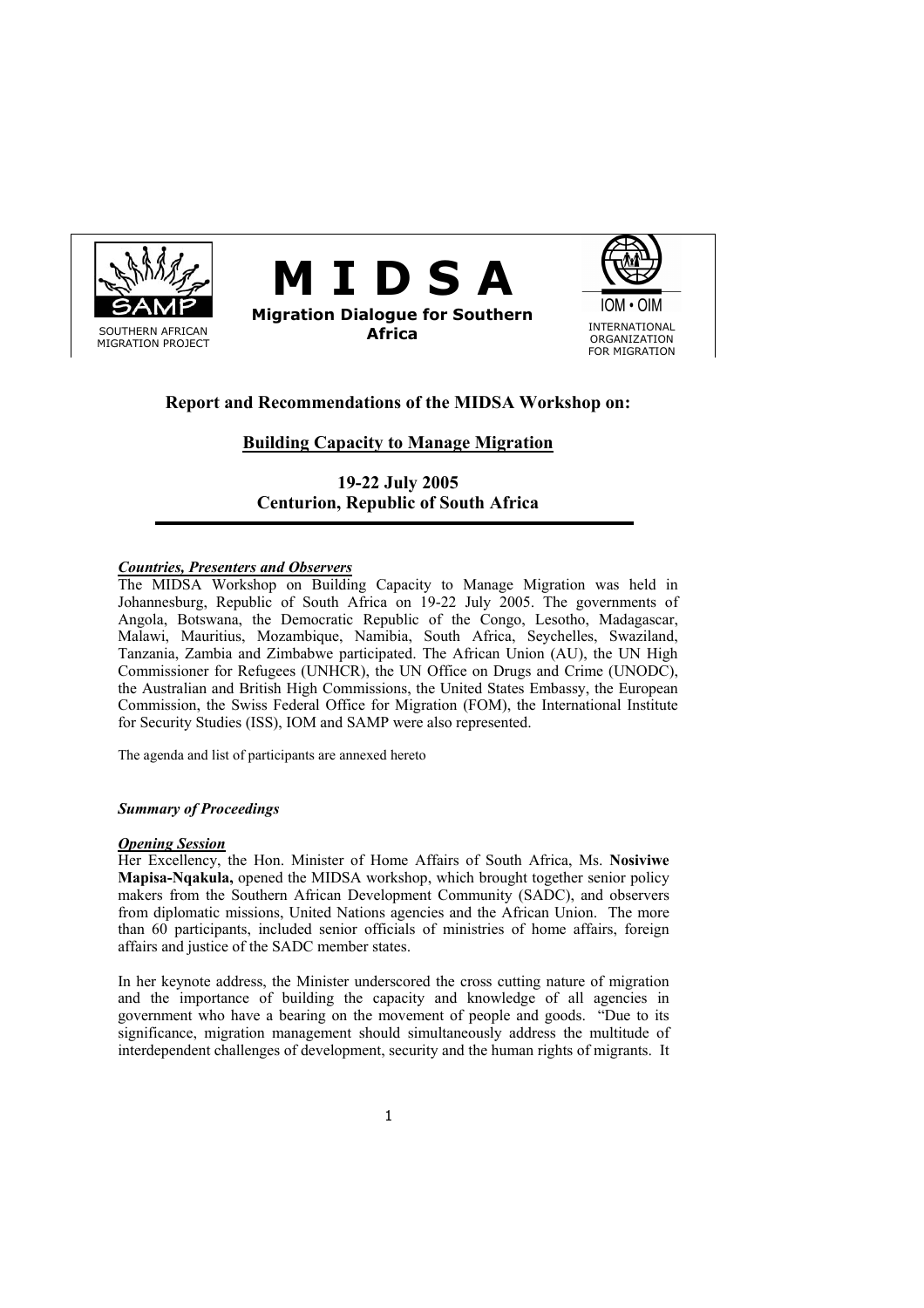is our responsibility as Africans to ensure that these challenges we are faced with are located and remain at the top end of our domestic, regional and international agenda." The Minister urged MIDSA and IOM to constructively engage with countries of the region on these issues as genuinely and as sensitively as possible. "This we should do in a way that will allow the region and the continent to make their own contributions to global dialogue informed by the objective pressures faced by our people."

**Mr Hans-Petter Boe**, IOM Regional Representative for Southern Africa, and **Dr Sally Peberdy**, representing the Southern African Migration Project (SAMP) also welcomed participants and presenters, and expressed the gratitude of the organisers to the Hon. Minister and the Government of South Africa for supporting the workshop. They also thanked the donor, the Swiss Federal Office for Migration (FOM) for its support.

**Ms Anne Grethe Nielsen**, Director, International Affairs, FOM , explained the rationale behind the "Berne Initiative", a global collaborative process – and its outcome, the "International Agenda for Migration Management" (IAMM). Switzerland, which is not a member of the EU, felt it had the possibility to launch this process more rapidly than EU states. The IAMM, a collection of 'best practices' in migration management, now needed to be disseminated, and, hopefully implemented, in an increasingly complex world of migration. This MIDSA workshop was the first such regional event arranged around the IAMM, and Switzerland was most pleased to support it.

#### *Global Developments in International Migration*

**Ms Michele Klein Solomon**, Deputy Director of IOM's Migration Policy Research and Communications Department, offered a presentation on international developments in the area of migration management, highlighted the Berne Initiative and its output, the International Agenda for Migration Management, as well as the findings of a joint meeting organized by the Global Commission on International Migration and IOM on *Regional Consultative Processes* (Geneva, April, 2005). These findings underscored the special value that Regional Consultative Processes such as MIDSA have in fostering international collaboration on migration management. Ms. Klein Solomon also brought the participants up to date on other migration consultative processes, including IOM's *International Dialogue on Migration* and its series of Inter-sessional Workshops.

## *New Capacity Building Tools and Programs on Migration Management*

**Ms Phyllis Coven**, IOM's Senior Policy Advisor, Migration Policy Research and Communications Department, gave an orientation to new capacity building tools that IOM developed for migration management, called the Essentials on Migration Management (EMM) This is a comprehensive training package consisting of 32 modules, covering most kinds of migration and migration management scenarios. EMM would be introduced to participants in breakout groups.

The **Southern African Migration Project (SAMP)** provided a briefing on its Services Quality Survey of the South African Department of Home Affairs and its implications for capacity building. SAMP also gave an update on the International Migration Policy and Management Certificated Course that is offered in conjunction with P & DM at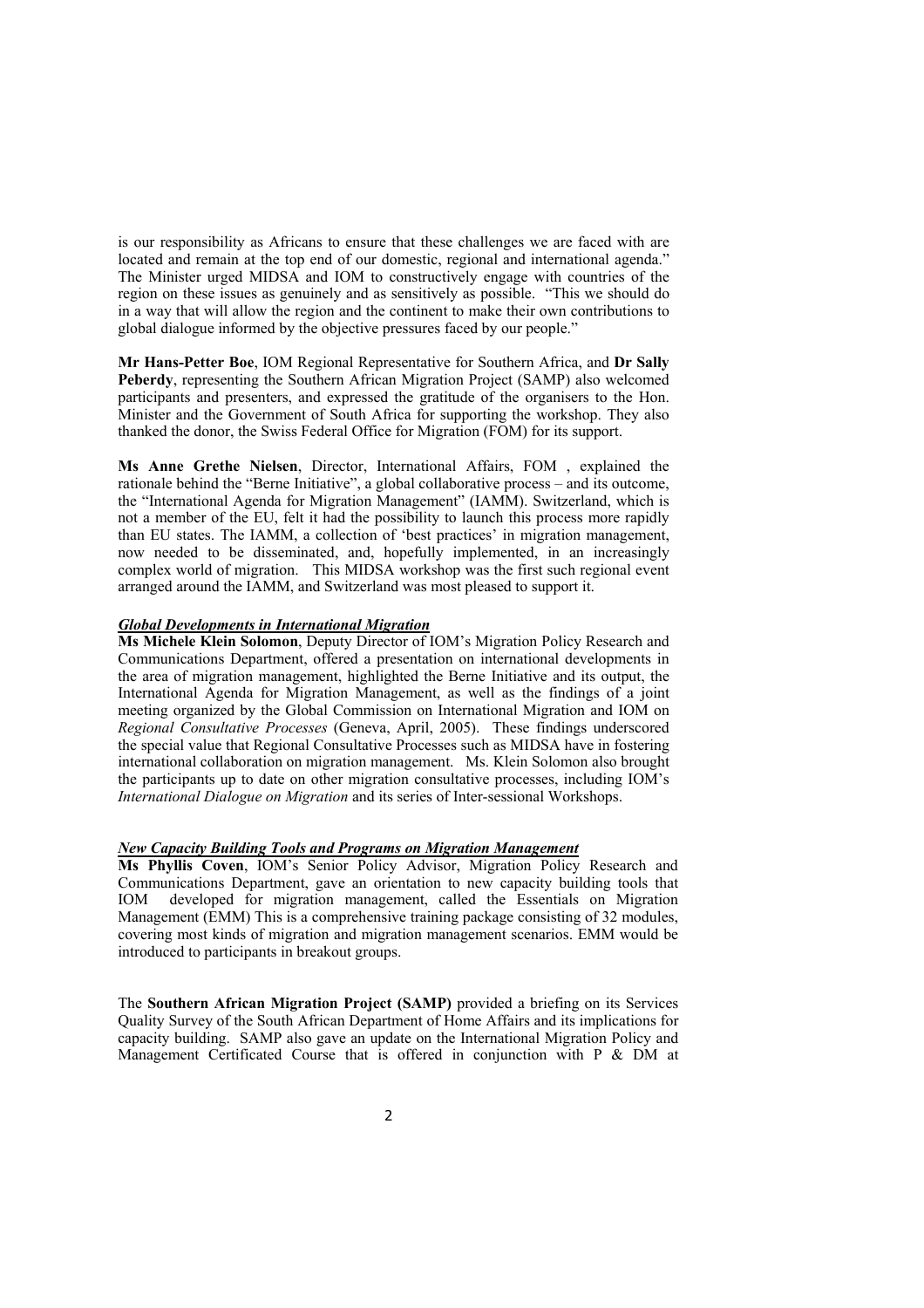Witwatersrand University, which has been attended by more than 100 participants from across the SADC region.

#### *Regional Technical Cooperation on Migration Management*

**Mr Boe**, IOM Regional Representative for Southern Africa, presented the results of a recent Border Management Assessment survey undertaken by IOM in Southern Africa in 2004. The aim of the small survey was to map the extent to which enhancements have taken place in terms of border/migration management in the region since 2001. The premise was that migration management weaknesses in the Sub-region have made the region susceptible to exploitation by organised criminal and other elements that are involved in clandestine movements of people. Nine out of fourteen countries had responded to the survey and responses revealed a couple of trends:

- SADC countries identify serious gaps in their migration management capacity, largely related to limited funding and human resources;.
- Most SADC countries do not have an automated watch list that could be deployed to border points;
- Several countries have initiated programs to establish machine-readable passports and computerize their border posts; the most common barrier reported was lack of funding;
- All but two SADC countries (Zimbabwe and Zambia) have signed the OAU Convention on the Prevention and Combating of Terrorism,
- All SADC countries have either signed or begun preparing the instruments acceding to the Palermo Protocols on People Smuggling and Trafficking in Persons.

**Mr Charles Harns,** Head of Technical Cooperation Services, IOM Geneva, outlined a framework for enhanced technical cooperation in the region and announced that the placement in the region of a specialist as a field-based arm of the Technical Cooperation Service that will enable IOM to expand its services to many African States. He reiterated that IOM is committed to providing the full range of services to Africa. As examples of effective capacity building and technical cooperation exercises, presentations were made by representatives of IOM and Governments of Zambia and Tanzania concerning ongoing capacity building projects in their states as well as those in Eastern Africa.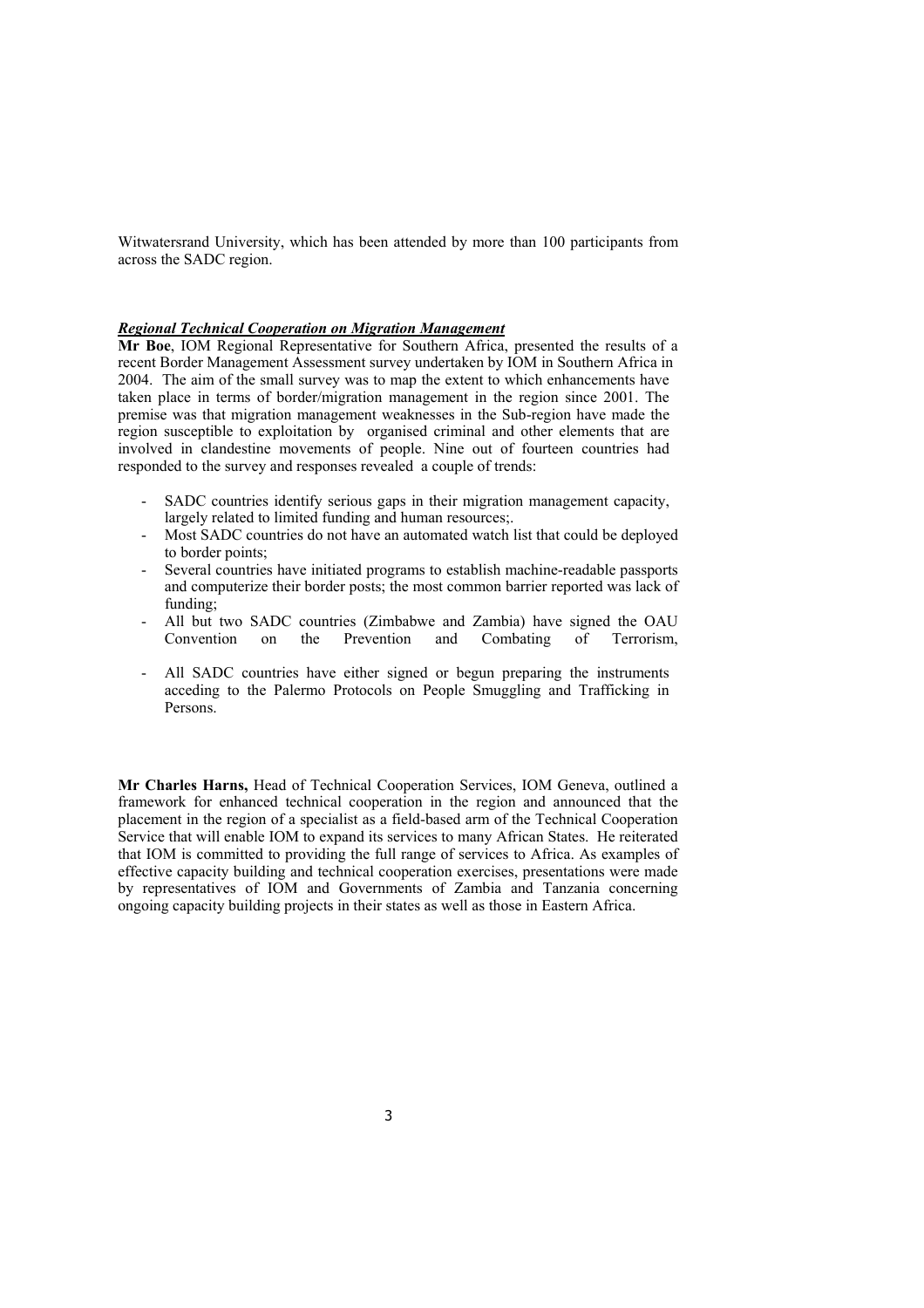# **Wednesday 20 July**

# *Capacity building for Migration Management: Identifying Priorities in the Region*

The '*Tour de Table'* held on the second day of the workshop permitted each participant country to describe current trends and migration management challenges, and outline its priority concerns for capacity building.. In comprehensive presentations, states lamented continuing trends in human trafficking and smuggling, the 'brain drain', fraudulent investor migrants, inadequate legislation, and infrequent information sharing. They identified key capacity building challenges including the development of new and compatible border technologies, training curriculum for on-line officers, and reviews of legislative and administrative structures. Delegations also emphasized the cross-cutting nature of migration management and the need to enhance inter departmental collaboration at both national and regional levels.

**Deleted: ¶**

# *Training Sessions on the International Agenda for Migration Management (IAMM) and the Essentials of Migration Management (EMM)*

Attendees participated in three separate interactive workshop sessions on the themes of *International Migration Law*, *International Cooperation*, and *Border International Migration Law*, *International Cooperation*, and *Border Management/Passports and Visas*. Using the new EMM training tools as a framework for discussion, the breakout groups provided an opportunity for participants to exchange ideas, share experiences and discuss key issues and approaches to migration capacity building.

Participants recognized the following:

- Informal dialogue and exchanges of experiences is a valuable means to enhance understanding of migration issues and to find cooperative means to address migration.
- As migration management is a cross cutting issue, effective migration management requires the development of governmental capacity in immigration as well as other departments.
- States efforts to effectively manage migration are frequently hindered by limited technological and other resources as well as human resources training; several participants requested further assistance from IOM and SAMP.
- States welcome the prospect of enhanced technical cooperation and capacity building on migration management in the region and opportunities to work collaboratively ..
- Migration and Human Rights was a topic of growing concern and interest, and MIDSA should put this on its programme.
- Cross-fertilization between RCPs, within the same region or between regions, was also highlighted as a useful means of expanding common understandings and harmonised approaches on migration management issues.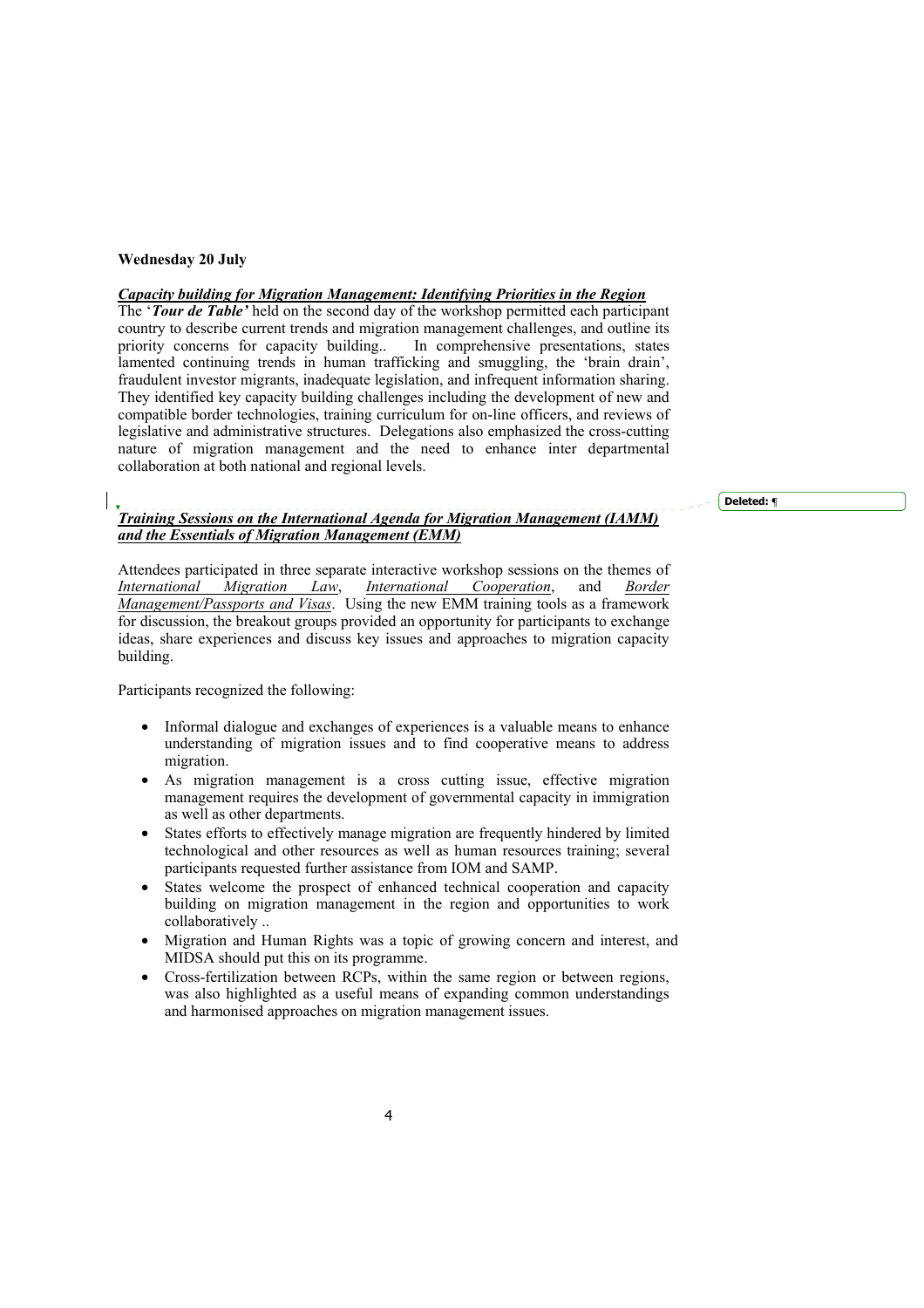## **22 July Friday**

**H.E. Ambassador YJ Duarte**, Deputy Director General for the Africa Multilateral Branch, Department of Foreign Affairs of South Africa, opened the session focussing on migration in the global, regional, and sub-regional context, and the future of the MIDSA process.

The Ambassador confirmed that SADC member states, like many other countries, are grappling with the challenges of modern day migration's many turns and forms. She emphasized the need to adopt a holistic approach when addressing its many and interdependent challenges of development, including security and human rights.

It was underlined that SADC remains the main regional organization in Southern African dealing with the issue of free movement of people<sup>1</sup> and that processes within SADC should be closely aligned with continental approaches. In accordance with the Protocol on the facilitation of free movement of persons, member states are bound to promote legislative, judicial, administrative and other measures for implementation and achievement of the objectives of the protocol.

In concluding, the Ambassador referred to the meeting of the Global Commission for International Migration in Cape Town earlier this year, during which it was concluded that regional consultative processes should form the basic building blocks from which a global dispensation for migration management could be constructed. Against this background the Ambassador welcomed the integration of MIDSA into the SADC agenda. She underscored that MIDSA's aim to facilitate regional dialogue and cooperation on migration policy issues amongst the SADC member states should provide a positive impetus to the current SADC process and further strengthen the regional organization to achieve its objectives.

## **"MIDSA FORUM":** *Integrating MIDSA into the SADC Agenda*

**Messrs Boe (IOM) and Williams (SAMP)** reflected on the development of the MIDSA process over the past 5 years, including its support structures and governmental participation in the planning of activities. It was explained that a programme was envisaged for the biennium 2006- 2007 that would have an average of three workshop events per year. Ideally there would also be an Annual Regional Ministerial Consultation on Migration under the aegis of MIDSA. The issue of a secretariat was also raised, as IOM and SAMP did not presently have resource capacity dedicated to follow up more closely on workshop recommendations. However, funding support would be critical to achieve these ambitious goals. Finally, participants were asked to suggest a new mechanism of leadership in the MIDSA process that would involve participating countries more closely.

*Ms. Klein-Solomon* made a brief presentation of steering mechanisms in other Regional Consultative Processes (RCP) around the world, some of which, such as the "Puebla" process in the Americas, involved annual meetings of Ministers, and a revolving chair among participating states,while still maintaining their essential informal characteristics. -Important elements in these RCPs, which could be considered also for the MIDSA process, include:

• working toward three levels of participation, i.e. (i) annual (or periodic) ministerial/deputy ministerial meetings to ensure political commitment, (ii) regular policy level meetings (i.e.

<sup>&</sup>lt;sup>1</sup> Article 5.2d of the SADC treaty refers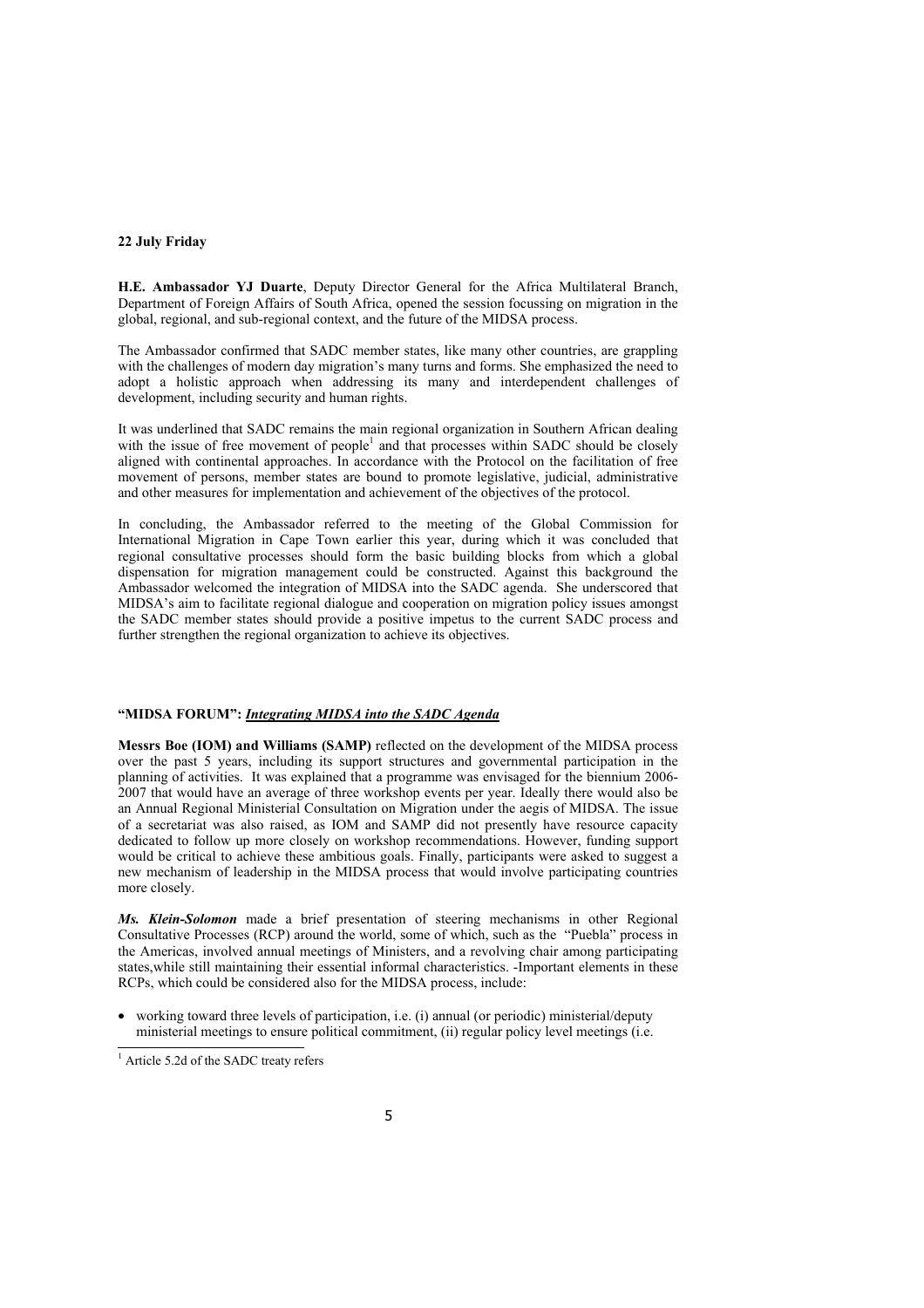DG's/heads of sections of relevant ministries), plus (iii) technical level theme-specific workshops;

- to ensure continuity and follow up, having a regular informal tour de table at the beginning of each MIDSA meeting for each government to report on its follow up to/implementation of any recommendations from previous meetings as well as to report on any significant developments in its migration policy/management – as suggested by a number of delegations; and
- establishing annual rotating governmental chairs to (1) work with the Steering Committee to determine the annual MIDSA agenda and (2) to help lead discussions. The past, current and future chairs could all serve on the Steering Committee to ensure that one government's interests do not dominate, and chairs could move from larger to smaller governments and from one sub-region to another, to ensure balanced representation.

These measures could be adopted without compromising the fundamentally informal and collegial character of MIDSA while at the same time helping provide the needed continuity and stability of the process to make MIDSA as valuable a tool as possible for the participating states.

In the discussion that followed, various suggestions were made on how to strengthen and sustain the MIDSA process. The consensus was that MIDSA should not change in character, that is, remain an informal and non-binding dialogue mechanism. Therefore governments preferred that formality in the structure should also be avoided. However there was consensus that, as a first step, each country should be invited to designate a MIDSA focal point within Government This would provide an early platform for building greater official involvement in the planning process of MIDSA. It was suggested that the focal point could assist with the following tasks:

- Serving as the focal point for correspondence from the Steering Committee
- Helping to identify the participants for each workshop
- Coordinating the preparation of country reports on specific themes
- Coordinating discussions within the country on particular issues and directions.

With these minor innovations, it would be possible to keep MIDSA participants regularly informed of developments in migration policy and practice in the region and globally, identify more concretely common issues of concern and joint work opportunities, and even begin a system of regular information gathering and exchange of the sort that takes place in Puebla and some of the other RCPs.

*The MIDSA organizers were invited to send a circular letter to all participating states regarding the designation of a MIDSA Focal Point.* 

*The organizers were also requested to write to the Executive Secretary of the SADC Secretariat, inviting him to ensure Secretariat participation in all MIDSA events.* 

#### *Closing Session*

*Mr. Boe and Mr. Williams,* on behalf of the organisers, thanked everyone including participants, presenters, observers and the staff who had made this a successful event and one of the biggest in MIDSA history. They also expressed the wish that the Swiss Government would agree that the objectives of the workshop had been met, if not exceeded. They urged participants to remain in contact with each other as well as with IOM and SAMP on their capacity building needs.